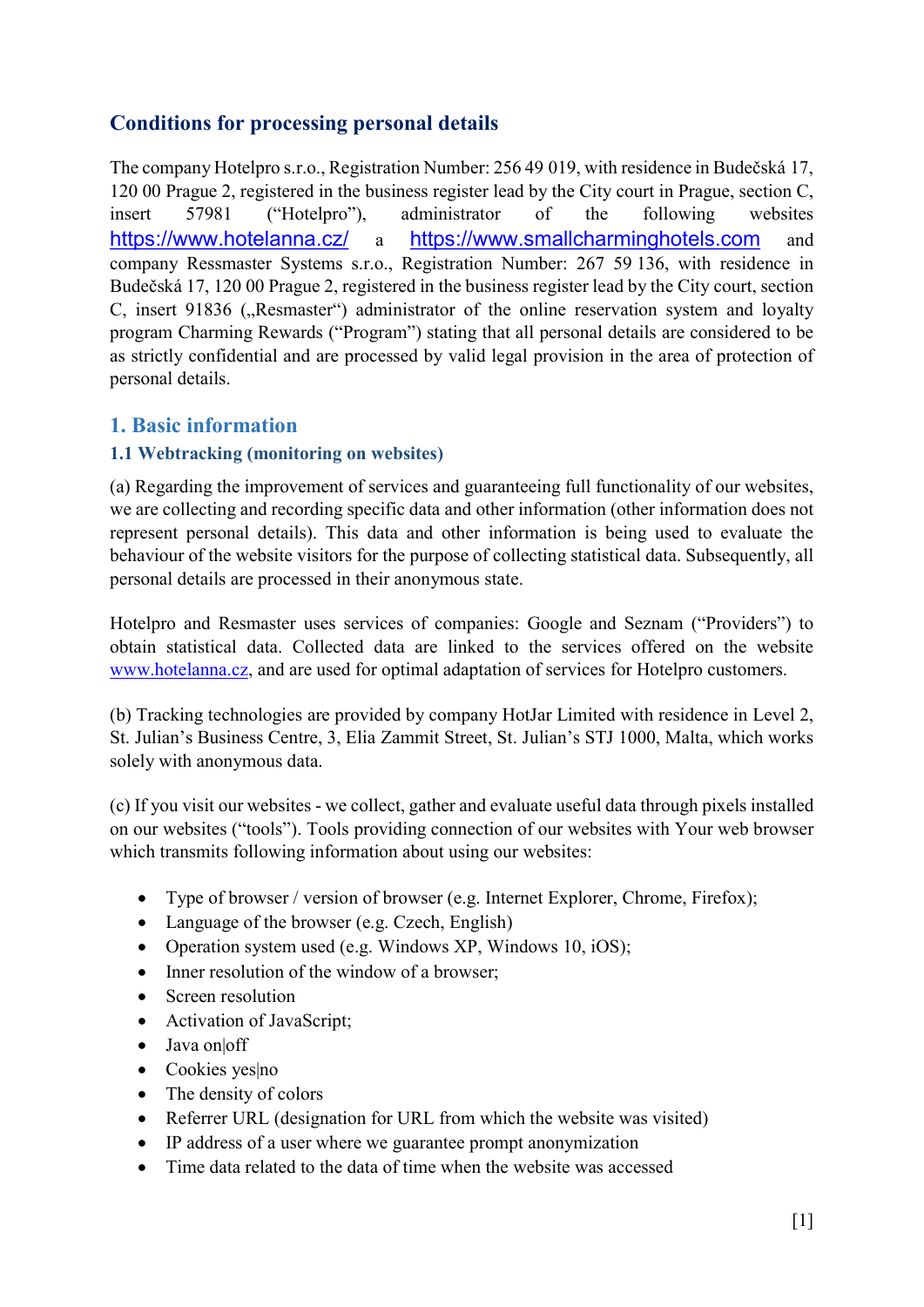### Amount of clicks

Furthermore, there can be also recognized information which is collected from the content of reservation form (text area which is required to be filled in, for example a name of a client. In this case, a recognition of information about whether a required form was filled "in" or "not" is occurring).

### 1.2 Blocking saving of the data during Webtracking

Webtracking can be blocked in settings of Your internet browser.

## 1.3 The usage of conversion tracking (tracking of conversations)

(a) Through conversion cookie reservations on website https://www.resmaster.eu/externalbooking2/3/cs/reservation a monitoring of reservations occurs which were made after opening commercials on our websites of third subject or based on connection through link of Hotelpro placed on our websites of third subject. The purpose of this monitoring is maximum adaptation of commercials of Hotelpro to our clients. Further on, a connection between the links occurs and their evaluation and usage for the purpose of settling. The Conversion cookies does not include personal details and thereby cannot be used for personal identification of a client. The provider of websites of third subject will receive solely data about the total amount of clients who opened the commercials or finished their reservations.

(b) More information to the problematic cookies can be found on point 1.6.

#### 1.4 IP address (address of internet protocol)

(a) IP address is transferred with every send request for web server so that it could know where to send the response. The dynamic IP address will be received by a client from provider of internet connection ("ISP"), from the moment of their connection to the internet. Because of this the ISP can identify specific client to whom it assigned the IP address.

(b) Based on the save IP address on our server, it is possible that we could identify, through further information gathered from ISP, the identity of the user connected to the internet. Because of this fact, Hotelpro and Provider do not save the IP address, based on which it would be possible to identify specific user, permanently. The IP address is used solely for identifying each log-in in our website and also as a mean of protection against computer attacks. Further on, anonymization of the Ip address occurs. Based on the processed anonymization of the IP address, it is not possible from our side to identify a specific individual.

## 1.5 Log-in files

(a) During every visit to our website www.hotelanna.cz, your web browser will send information about Your user data which will be saved to the protocol file, server of logging file. Data transfers which in this way save will include this data: date and time of visit of our website, URL of visited website, IP address, original URL ("referrer"), from which you recognized our website, amount of transferred data and information about user agent send by Your web browser (possibly also type and version of the browser and used operational system).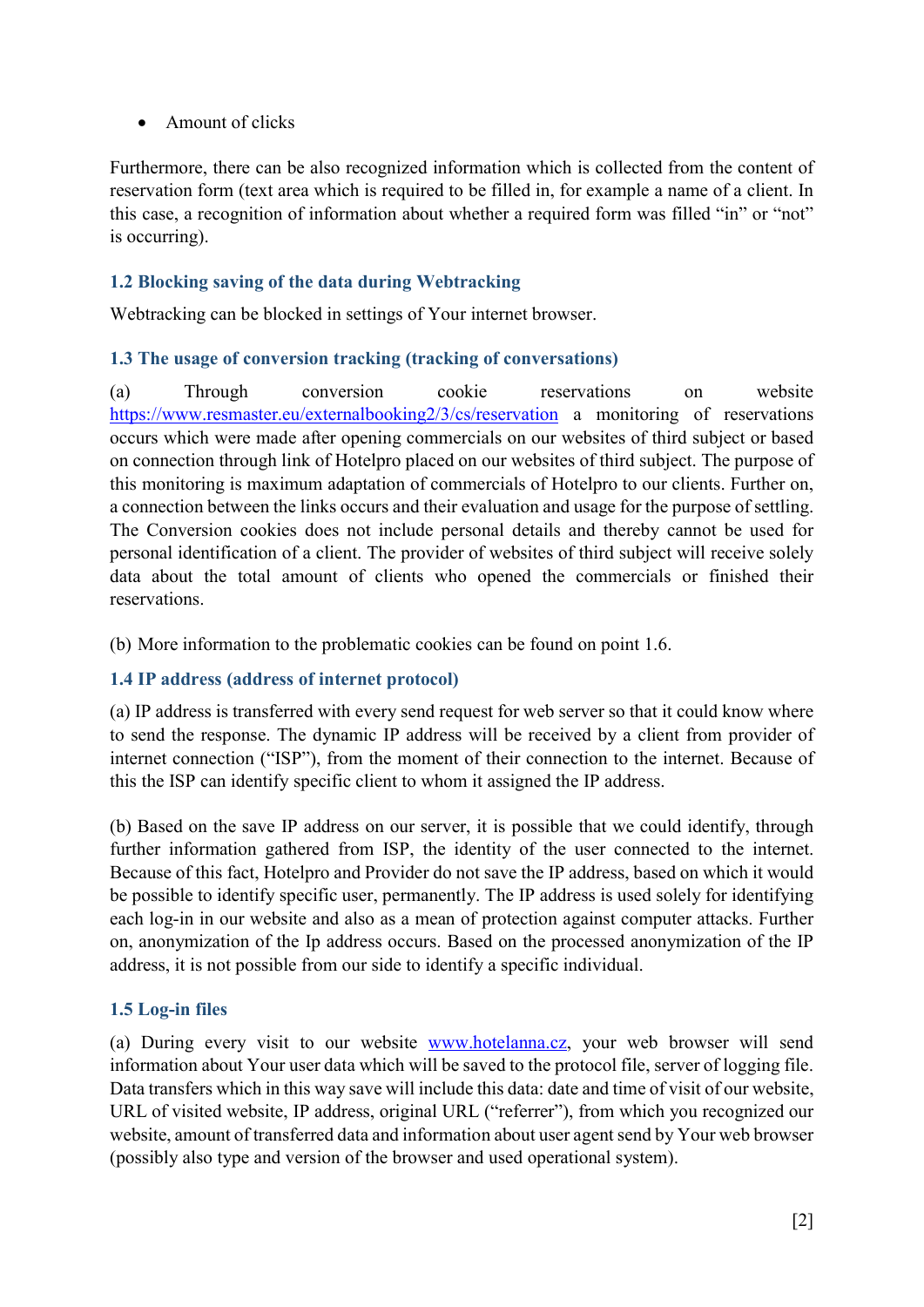(b) IP addresses are for evaluation stored solely anonymously.

### 1.6 Cookies

(a) Within the website we use cookies. Cookies are small text files consisted of short data which can be during Your visit of our website saved into Your computer. Cookies can include solely information which we send to Your computer, and therefore there is no loading of Your personal details occurring. Subsequently, based on usage of files cookies, there is no occurrence of connection with other data, only if You as a client would agree to it.

(b) An approval with usage of cookies is not a condition for visiting our websites. We would like to warn you that usage of online reservation and booking of our services is possible solely when you approve cookies.

(c) Cookies can be in computer saved for different periods of time.

Further information about types of files cookies, their storage and usage can be found in information of Google about administration of files and their storage here: https://policies.google.com/technologies/managing?hl=en

(d) Saving files cookies is possible to generally ban in settings of web browser (also it is possible to ban usage of cookies of third parties). However, if a client decides to do so, some functions of our websites can become inaccessible.

# 2. Personal details and their processing

## 2.1 Personal details and the purpose of their processing

(a) Below we define what personal details in each category is being processed.

1. Member of loyalty program:

Name, email, log-in details, preferences, date of birth, address

2. Visitor of a website:

Name, address, phone number, email, log-in details if he/she wants to become

a member of the loyalty program, details about credit card, name of owner,

credit card number, due date

(b) Hotelpro and Resmaster process the following categories of personal details which we need in connection with completing a reservation: name and surname, contact address (voluntary), credit card details and email address. If you have additionally created a registration in our Program, a processing of further data may occur which you willingly provide during the registration.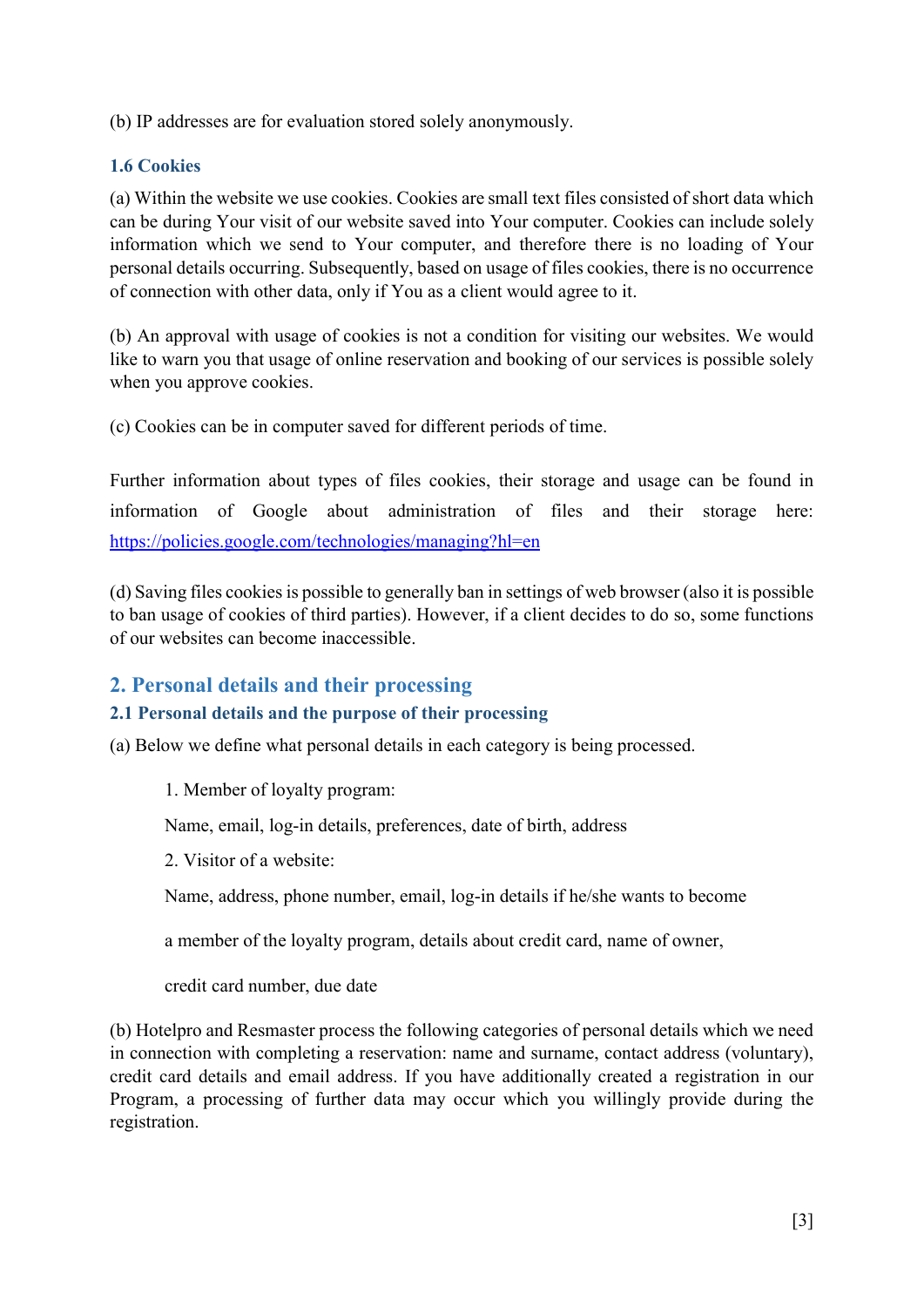(c) Your email address is used as Your identification (in case registration into the Program and also can be used for every communication. On Your email address will be send a confirmation reservation and information about conditions of the reservation.

(d) Personal details in case you reserve accommodation without registration (without creating a membership in the Program), will be processed for the purpose of finishing reservation and its completion. If you will provide us with Your personal details in connection with the creation of Your membership in the Program, we will use them mainly for administration of Your membership account, how it is written in paragraph 2.2.

(e) Personal details can be also used for marketing purposed (more detail in 2.3. paragraph).

(f) Your personal details will be transferred to third figures or otherwise processed only when it is necessary and within the contract or if you have agreed to it. Within the processing of Your reservation, the hotel will receive required details for completion of Your reservation. This way the gathered details can our providers of services use only for completing work regarding the completion of Your reservation.

Actual list of providers of other services who for certain purpose may obtain some of Your personal details:

Hotel Anna

Contracting carrier providing hotel with transfers

CS, a.s.

B-payment

Hores Plus

Sova Net

#### 2.2 Program Charming Rewards

(a) During the processing of reservation you can register in the Program Charming Rewards (https://www.smallcharminghotels.com/cs/charming-rewards/sign-up/) and create an account which is secured with a password ("membership account"). By creating this membership account, you are gaining direct access to your details.

(b) If you do not wish to start a membership account, you can also finish the reservation without registration, as a client. In that case, only processing of those personal details that are necessary in connection with the completion of Your Reservation will occur.

#### 2.3 Newsletter to email (commercial communication)

(a) If you have signed up for Newsletter (commercial communication) we will send newsletters to Your email.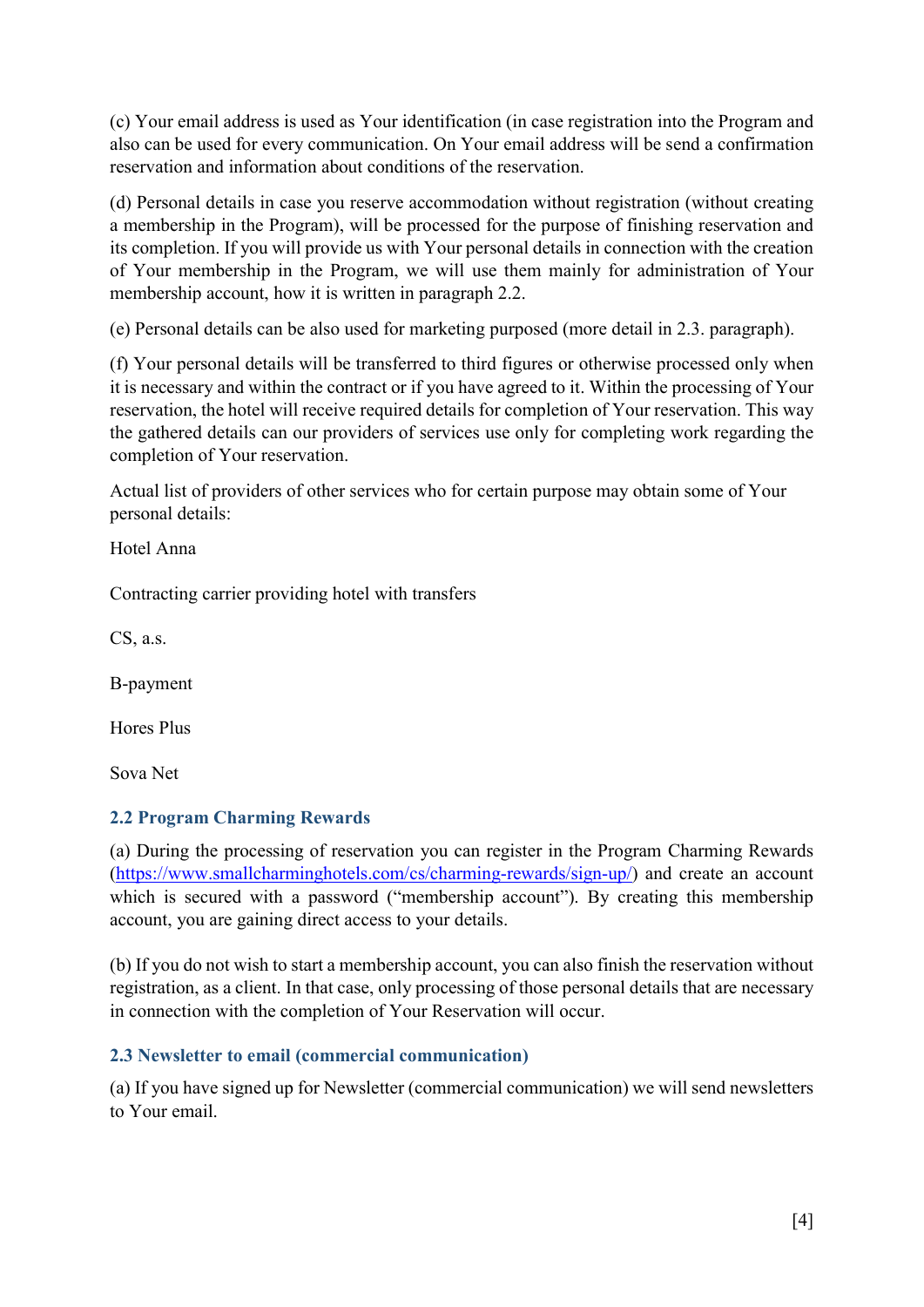(b) If in future you will wish not to proceed with the newsletters, you can, whenever you want, without any payment, sign out through a link for signing out which you can find in every newsletter.

(c) If you decide to sign out from the newsletter, we will not further use Your electronic contacts for those purposes.

# 3. Security of personal details and period for storing them

## 3.1 Security of personal details

(a) Your personal details are being transferred to you in a coded format. We use the coding system SSL (secure socket layer). We secure our websites and other systems using technical and organizational precautions against loss or delete of Your personal details, against access of unauthorized individuals to Your personal details, their editing or distributing.

(b) Access to Your account of Program is possible only after entering Your personal password. In this context, we would like to warn you that it is necessary that you do not share Your access details with third person. Hotelpro and Resmaster do not take responsibility for misuse of used passwords.

## 3.2 Period for storing

Personal details are processed and stored for a period necessary for gathering all rights and requirements regarding the reservation contract, at least for period for realizing Your reservation and furthermore for period for which Hotelpro is required, as an administrator, store under generally binding legislations or to which You approved for the processing. In other cases, the period of processing follows from the purpose of processing or is stated by the legislations within the authority of protection of personal details.

# 3.3 The rights of subjects of the details

(a) If we process Your personal details, you can request a free information about the processing of Your personal details.

(b) If you think that the processing of Your personal details is being done contrary to the protection of Your personal details and legal conditions of protection of personal details, you can demand an explanation, demand that we delete this occurred situation, also you can claim a block of your personal details, editing, adding or disposal of personal details. You also have the right to bring your request to the authority for protection of personal details with residence in Pplk. Sochora 27, 170 00 Prague 7, www.uoou.cz

(c) Your approval for the processing of personal details can be withdrawn at any time. If you withdraw the approval for the processing of personal details, Your personal details will be deleted. However, this does not include those personal details that Hotelpro needs for fulfilling legal obligations (e.g. completion of already sent reservation) or for the protection of its legitimate interests. The disposal of personal details may also occur in the case that personal details will not be necessary for the purpose monito red for their storage or if the storage of Your personal details will become inaccessible due to other legitimate reasons by the law.